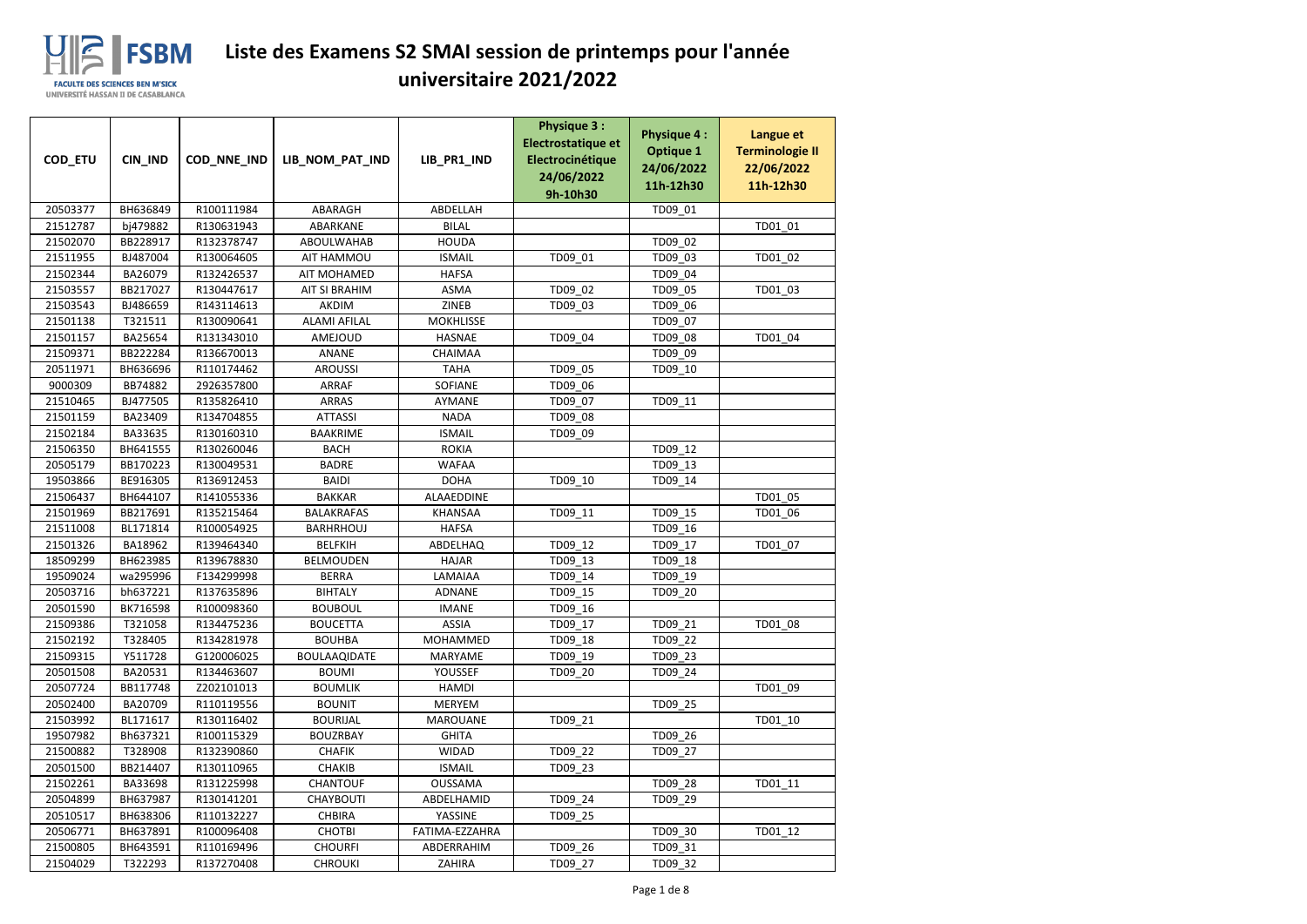

|                      |                     |                          |                               |                          | <b>Physique 3:</b><br>Electrostatique et | <b>Physique 4:</b> | Langue et              |
|----------------------|---------------------|--------------------------|-------------------------------|--------------------------|------------------------------------------|--------------------|------------------------|
| COD_ETU              | CIN_IND             | COD_NNE_IND              | LIB_NOM_PAT_IND               | LIB_PR1_IND              | Electrocinétique                         | <b>Optique 1</b>   | <b>Terminologie II</b> |
|                      |                     |                          |                               |                          | 24/06/2022                               | 24/06/2022         | 22/06/2022             |
|                      |                     |                          |                               |                          | 9h-10h30                                 | 11h-12h30          | 11h-12h30              |
| 21507112             | BB212417            | R142017711               | <b>DAHIBA</b>                 | <b>SALAH EDDINE</b>      | TD09 28                                  | TD09 33            | TD01_13                |
| 20506152             | BB206292            | R146046946               | <b>DAOUDI</b>                 | <b>MOHAMMED</b>          | TD09_29                                  | TD09_34            |                        |
| 21502487             | BA32789             | R131459845               | <b>DOUIBA</b>                 | ABDELHAK                 | TD09_30                                  | TD09_35            | TD01_14                |
| 21500876             | BW33857             | R130257141               | <b>DYANI</b>                  | <b>ASMAE</b>             | TD09_31                                  | TD09_36            |                        |
| 21503548             | BJ484617            | R134631978               | EL AKID                       | <b>ANASS</b>             | TD09_32                                  | TD09_37            |                        |
| 20505273             | BA11406             | R131338106               | EL ALAOUI                     | <b>MOUNIR</b>            |                                          | TD09_38            |                        |
| 21512209             | BJ469579            | R149081176               | EL BELLAOUI                   | AMR                      | TD09_33                                  | TD09_39            |                        |
| 21501999             | BW35104             | R130119102               | EL HAGHAG                     | <b>KAMAL</b>             |                                          |                    | TD01_15                |
| 20507204             | BB181425            | R135719650               | <b>EL HANY</b>                | YASSER                   | TD09_34                                  |                    |                        |
| 21500911             | BA30531             | R137703065               | EL HAOU                       | <b>LOUBNA</b>            | TD09_35                                  | TD09_40            | TD01_16                |
| 21502458             | BA30556             | R131385712               | <b>EL KAYYAL</b>              | <b>IKRAME</b>            | TD09_36                                  | TD09_41            | TD01_17                |
| 21505392             | BW42268             | R130107731               | <b>EL KHATTABI</b>            | <b>WALID</b>             | TD09_37                                  | TD09_42            | TD01_18                |
| 21504186             | MJ16516             | K146045620               | EL MAHDAOUI                   | <b>ACHRAF</b>            | TD09_38                                  | TD09_43            | TD01_19                |
| 21501343             | BL164427            | R142057604               | <b>EL MANSOUR</b>             | <b>NIAMA</b>             | TD09_39                                  |                    |                        |
| 21510547             | BJ484282            | R134906359               | EL OUADI                      | MANAL                    | TD09_40                                  |                    |                        |
| 21501385             | BB191010            | R145051254               | EL YAALAOUI                   | <b>NAZHA</b>             | TD09_41                                  | TD09_44            |                        |
| 21501439             | BB220157            | R137875771               | <b>EL YAKOUTI</b>             | <b>MOHAMED</b>           | TD09_42                                  |                    |                        |
| 21501030             | JC642276            | F130065836               | ELAAZZAOUI                    | <b>MOHAMED</b>           | TD09_43                                  | TD09_45            | TD01_20                |
| 20506874             | BA20373             | R136366513               | <b>ELALAMI</b>                | <b>NAJLAA</b>            | TD09_44                                  |                    |                        |
| 21500804             | BJ479113            | R134489977               | <b>ELHOUINKI</b>              | AHMED                    |                                          |                    | TD01_21                |
| 21507106             | Bb215632            | R120064106               | <b>ELOUADI</b>                | <b>KHAIR EDDINE</b>      | TD09_45                                  |                    |                        |
| 21513024             | BE560477            | 9191349652               | <b>ENNAHLI</b>                | SOUFIANE                 | TD09_46                                  | TD09_46            | TD01_22                |
| 21500561             | BB218649            | R139310094               | <b>ESSIDIK</b>                | MOHAMMED                 |                                          |                    | TD01 23                |
| 20508076             | BB215264            | R131293278               | <b>EZZINE</b>                 | <b>MOUAD</b>             |                                          |                    | TD01_24                |
| 21504827             | BJ464197            | R131746092               | <b>FAHSSI</b>                 | MOHAMMED AYMANE          | TD09_47                                  |                    |                        |
| 21500815<br>21501006 | BA25058<br>BB223691 | R138419714<br>R130166596 | <b>FAKHAR</b><br><b>FAKIR</b> | YOUSSEF<br><b>LOUBNA</b> | TD09_48                                  | TD09_47            |                        |
| 18502107             | BH634196            | R132550413               | <b>FANNANE</b>                | ALI                      | TD10 01                                  | TD09_48            |                        |
| 21501085             | BW25814             | R131810302               | <b>FARIHI</b>                 | AKRAM                    | TD10_02                                  |                    |                        |
| 21502181             | BH642276            | R142011965               | <b>FHAMNI</b>                 | SAFAA                    | TD10_03                                  |                    |                        |
| 21501857             | BL170083            | R130066590               | <b>GOURGAIZ</b>               | <b>BRAHIM</b>            |                                          |                    | TD01_25                |
| 21503462             | BA24844             | R131568866               | <b>GRAOUI</b>                 | <b>SOUFIANE</b>          | TD10 04                                  | TD10 01            | TD01 26                |
| 20502353             | BJ472857            | R130100403               | <b>GROD</b>                   | <b>AYOUB</b>             |                                          | TD10_02            |                        |
| 21503643             | BB226237            | F138295054               | <b>HAJJAOUI</b>               | <b>NOHAILA</b>           |                                          |                    | TD01 27                |
| 20504884             | BB215370            | R136293318               | <b>HAMI EDDINE</b>            | SOUFIANE                 | TD10_05                                  | TD10 03            | TD01 28                |
| 21501008             | BA27742             | R131404246               | <b>HANDACHE</b>               | MOHAMMED                 | TD10 06                                  |                    | TD01 29                |
| 21502436             | BH642189            | R137330532               | <b>HNAIN</b>                  | <b>IMANE</b>             |                                          | TD10_04            | TD01_30                |
| 21501282             | BA25468             | R140066089               | <b>HOUSSA</b>                 | FATIMA EZZAHRAE          | TD10_07                                  |                    |                        |
| 21502113             | BH471980            | Z202000641               | <b>IBNATTA</b>                | YOUSSEF                  | TD10_08                                  | TD10 05            |                        |
| 20502386             | BJ472455            | R130093259               | <b>IFKIREN</b>                | <b>HASSNA</b>            | TD10_09                                  | TD10_06            | TD01_31                |
| 21509806             | BW33030             | R120095308               | <b>IHCHAMY</b>                | RIHAB                    | TD10_10                                  | TD10_07            | TD01 32                |
| 21502026             | BA33426             | R139385662               | <b>IMCHTKA</b>                | <b>OUSSAMA</b>           |                                          |                    | TD01_33                |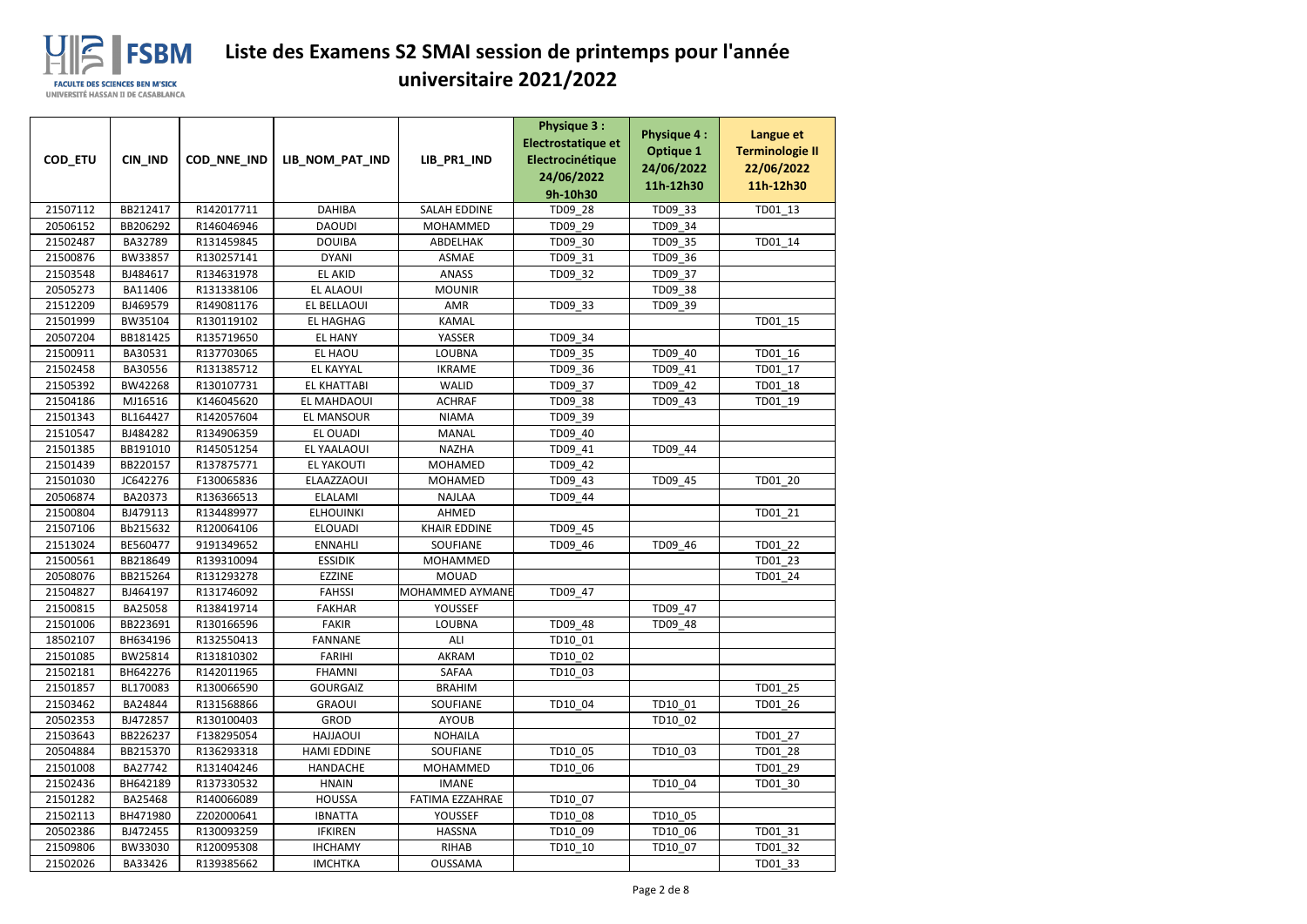

| COD_ETU              | CIN_IND              | COD_NNE_IND              | LIB_NOM_PAT_IND             | LIB_PR1_IND            | <b>Physique 3:</b><br>Electrostatique et<br>Electrocinétique<br>24/06/2022 | <b>Physique 4:</b><br><b>Optique 1</b><br>24/06/2022 | Langue et<br><b>Terminologie II</b><br>22/06/2022 |
|----------------------|----------------------|--------------------------|-----------------------------|------------------------|----------------------------------------------------------------------------|------------------------------------------------------|---------------------------------------------------|
|                      |                      |                          |                             |                        | 9h-10h30                                                                   | 11h-12h30                                            | 11h-12h30                                         |
| 21503113             | BA31909              | R137388775               | <b>INAHIR</b>               | <b>ASSIA</b>           | TD10 11                                                                    | TD10 08                                              | TD01_34                                           |
| 21502894             | BB217504             | R133604870               | <b>IOUAJ</b>                | <b>OUMAIMA</b>         | TD10_12                                                                    | TD10_09                                              | TD01_35                                           |
| 21505454             | BB226979             | R130083507               | <b>JAAFARI</b>              | MOHAMMED               |                                                                            | TD10_10                                              | TD01_36                                           |
| 20512838             | BE924827             | R110001046               | <b>JABBAR</b>               | <b>FAHD</b>            | TD10_13                                                                    | TD10_11                                              | TD01_37                                           |
| 21500745             | BA31549              | R144025744               | <b>JORF</b>                 | <b>MERYEM</b>          | TD10_14                                                                    | TD10_12                                              |                                                   |
| 21513220             | WA314805             | R134726363               | <b>KABNY</b>                | SOUFIANE               |                                                                            |                                                      | TD01_38                                           |
| 21507110             | BH642183             | R110150346               | <b>KHACHIAA</b>             | MOHAMMED               | TD10_15                                                                    |                                                      |                                                   |
| 21501106             | BA25286              | R141055326               | <b>KHCHICHINE</b>           | <b>MOUHSSINE</b>       |                                                                            |                                                      | TD01_39                                           |
| 20504646             | BA17099              | R139233365               | <b>KOUTARI</b>              | <b>ASSIA</b>           |                                                                            | TD10_13                                              | TD01_40                                           |
| 21504395             | T326234              | R130392324               | LACHGAR                     | SAAD                   | TD10_16                                                                    | TD10_14                                              | TD01_41                                           |
| 21501902             | BB217924             | S132317910               | LAFKIH                      | <b>RIHAB</b>           | TD10_17                                                                    |                                                      |                                                   |
| 21506279             | Ba24800              | R110080812               | LAHFID                      | YASSINE                | TD10_18                                                                    | TD10 15                                              | TD01_42                                           |
| 21502090             | BH482069             | R134898307               | <b>LOUBARDI</b>             | AHLAM                  | TD10_19                                                                    | TD10_16                                              | TD01_43                                           |
| 20501520             | T313122              | R137346870               | <b>MAAZOUZ</b>              | SALMA                  | TD10_20                                                                    | TD10_17                                              |                                                   |
| 21502599             | BB227714             | R131231842               | <b>MANSOURI</b>             | <b>HAMZA</b>           | TD10_21                                                                    | TD10_18                                              | TD01_44                                           |
| 19504888             | BA12093              | R110157640               | <b>MARJANE</b>              | FATIMAEZZAHRA          | TD10_22                                                                    | TD10_19                                              |                                                   |
| 21501691             | BJ481115             | F138345647               | <b>MAZIRI</b>               | ABDERRAFIA             | TD10_23                                                                    | TD10_20                                              |                                                   |
| 21501092             | BA32508              | R130572793               | <b>MEZRARI</b>              | <b>FADILA</b>          | TD10_24                                                                    | TD10_21                                              |                                                   |
| 20505299             | BH633051             | R130554217               | <b>MOUAMIL</b>              | SALMA                  |                                                                            | TD10_22                                              |                                                   |
| 21506770             | BA25140              | R133415495               | <b>MOUDRIK</b>              | <b>TAOUFIK</b>         |                                                                            | TD10_23                                              |                                                   |
| 20505728             | Ba6463               | R130649794               | <b>MOUFADIL</b>             | <b>WALID</b>           | TD10_25                                                                    | TD10_24                                              | TD01_45                                           |
| 21502956             | BA27240              | R131342446               | <b>MOUHAFID</b>             | <b>IMANE</b>           | TD10_26                                                                    | TD10_25                                              | TD01_46                                           |
| 21500645<br>20506764 | BB213067<br>BH638233 | R149101093<br>R110161913 | MOUSSOUM<br><b>MSILLANE</b> | <b>MAROUA</b><br>YAHYA | TD10_27<br>TD10_28                                                         | TD10_26                                              |                                                   |
| 21507313             | BJ475936             | R133206553               | <b>NAITQORRI</b>            | <b>KHAWLA</b>          | TD10_29                                                                    | TD10_27                                              | TD01_47                                           |
| 21501445             | T313368              | R138788650               | NAJAH                       | ABDERRAHMANE           | TD10_31                                                                    | TD10_28                                              | TD01_48                                           |
| 20504983             | BB212803             | R136670046               | <b>NAJAH</b>                | <b>CHOUAIB</b>         | TD10 30                                                                    |                                                      |                                                   |
| 21504670             | BB215020             | R134461862               | NAJJAT                      | YOUSRA                 |                                                                            | TD10_29                                              |                                                   |
| 21506344             | BB214664             | R132683319               | <b>NOUSSAIR</b>             | <b>MUSTAPHA</b>        | TD10_32                                                                    | TD10_30                                              |                                                   |
| 21503667             | BH642081             | R130141376               | OUAALOU                     | AMINE                  | TD10_33                                                                    | TD10_31                                              | TD02 01                                           |
| 21502255             | AR802122             | F187078539               | <b>OUAKHID</b>              | <b>MOUAD</b>           | TD10_34                                                                    | TD10_32                                              |                                                   |
| 21509782             | BL101397             | Z217200314               | <b>OUARAB</b>               | <b>HIND</b>            |                                                                            | TD10_33                                              |                                                   |
| 21500504             | BJ478521             | R137469242               | <b>OUFKIR</b>               | <b>YOUSSEF</b>         | TD10_35                                                                    | TD10_34                                              | TD02_02                                           |
| 21500545             | BJ482144             | R140116567               | <b>OUTBOUT</b>              | MEHDI                  | TD10_36                                                                    | TD10_35                                              | TD02_03                                           |
| 21503670             | BW34838              | R143122801               | RACHIH                      | <b>MOHAMED YASSER</b>  | TD10_37                                                                    | TD10_36                                              | TD02 04                                           |
| 21501684             | BW43089              | F134292045               | RADELLAH                    | <b>BADR</b>            | TD10_38                                                                    | TD10_37                                              |                                                   |
| 21502073             | BA25047              | R137695306               | RAYCHI                      | <b>WASSIMA</b>         | TD10_39                                                                    |                                                      | TD02_05                                           |
| 21507211             | BA19386              | R133695659               | <b>RIDA</b>                 | MOHAMMED               | TD10_40                                                                    | TD10_38                                              |                                                   |
| 21503504             | BA31451              | R132157810               | <b>RIZQI</b>                | YASSINE                |                                                                            | TD10_39                                              | TD02_06                                           |
| 21510681             | BH643489             | R138894366               | <b>ROCHDI</b>               | ZAKARIA                |                                                                            |                                                      | TD02 07                                           |
| 21504598             | T325981              | R144085975               | SABRI                       | YOUSSEF                | TD10_41                                                                    | TD10_40                                              |                                                   |
| 21503699             | BH636180             | R133476358               | SAKANE                      | <b>ZOUHAIR</b>         | TD10_42                                                                    | TD10_41                                              | TD02_08                                           |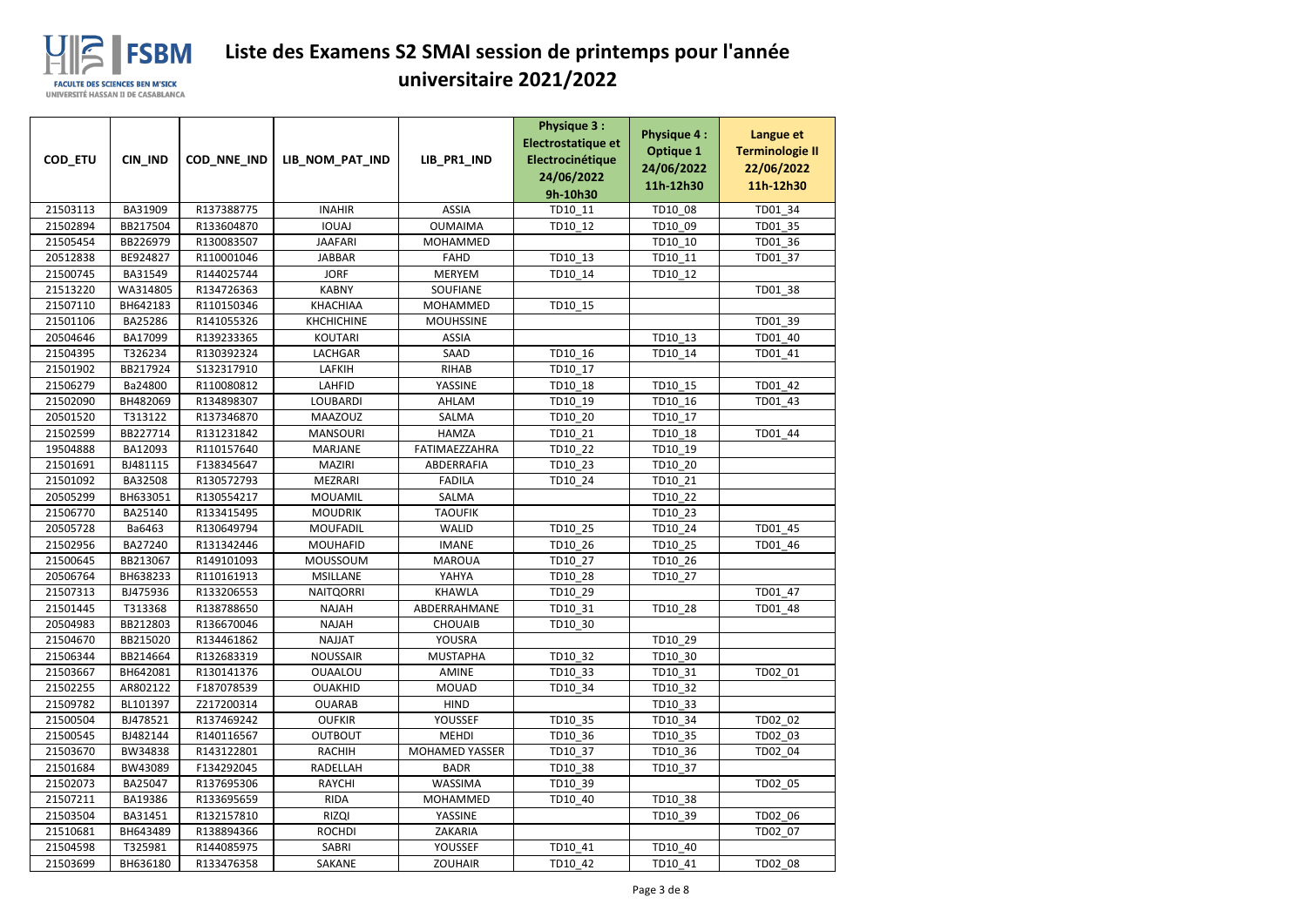

| COD_ETU              | CIN_IND              | COD_NNE_IND              | LIB_NOM_PAT_IND           | LIB_PR1_IND                   | <b>Physique 3:</b><br>Electrostatique et<br>Electrocinétique<br>24/06/2022 | <b>Physique 4:</b><br><b>Optique 1</b><br>24/06/2022 | Langue et<br><b>Terminologie II</b><br>22/06/2022 |
|----------------------|----------------------|--------------------------|---------------------------|-------------------------------|----------------------------------------------------------------------------|------------------------------------------------------|---------------------------------------------------|
|                      |                      |                          |                           |                               | 9h-10h30                                                                   | 11h-12h30                                            | 11h-12h30                                         |
| 21507051             | T315023              | R130126400               | SALLAMA                   | ABDESSAMAD                    | TD10 43                                                                    | TD10_42                                              | TD02_09                                           |
| 21506445             | BE919362             | R130127135               | SALMOUN                   | <b>RIM</b>                    | TD10_44                                                                    |                                                      |                                                   |
| 21504264             | BB221101             | R134363346               | SAMHAL                    | MOHAMMED                      |                                                                            |                                                      | TD02_10                                           |
| 21515882             | M594315              | K140037748               | SAMIR                     | YOUSSEF                       | TD10_45                                                                    | TD10_43                                              | TD02 11                                           |
| 21506429             | BA25139              | R135400591               | SANNOUN                   | <b>YOUNESS</b>                | TD10_46                                                                    | TD10_44                                              | TD02_12                                           |
| 21505346             | BB219625             | R130155778               | SELLOUM                   | ABDERRAHMANE                  | TD10_47                                                                    | TD10_45                                              | TD02_13                                           |
| 21502912             | BB211014             | R134323953               | <b>SENDI</b>              | <b>AYA</b>                    | TD10_48                                                                    | TD10_46                                              | TD02_14                                           |
| 20507163             | T312720              | R133362942               | SLIMANI                   | <b>KHAWLA</b>                 | TD11 01                                                                    | TD10_47                                              |                                                   |
| 20512836             | BE917103             | R120029958               | SOUAIDI                   | YASSER                        | TD11_02                                                                    | TD10_48                                              |                                                   |
| 21501926             | BH641986             | R120034049               | SOUDASSI                  | <b>WIAME</b>                  | TD11_03                                                                    | TD11_01                                              |                                                   |
| 19500101             | BH636122             | R135311264               | SOUHAIL                   | <b>OUSSAMA</b>                |                                                                            | TD11_02                                              |                                                   |
| 21502476             | BA32945              | R100001661               | <b>TAIB</b>               | ZAKARIA                       | TD11_04                                                                    | TD11_03                                              | TD02_15                                           |
| 21502175             | BH642423             | R140055344               | <b>TATHIR</b>             | <b>NIHAD</b>                  | TD11_05                                                                    | TD11_04                                              |                                                   |
| 21501219             | BM46154              | R137460133               | <b>TAYOUNE</b>            | <b>ISSAM</b>                  | TD11_06                                                                    | TD11_05                                              |                                                   |
| 21504541             | BV3111               | R139405979               | <b>TIJANI</b>             | <b>HIBA</b>                   | TD11_07                                                                    | TD11_06                                              |                                                   |
| 20513193             | WB168104             | Z205701389               | <b>TOURDI</b>             | <b>ANASS</b>                  | TD11_08                                                                    |                                                      |                                                   |
| 21504367             | BJ482917             | R139546028               | ZARIF                     | <b>OMAR</b>                   | TD11_09                                                                    |                                                      |                                                   |
| 21503587             | BB215427             | R131503786               | ZARTOUMI                  | SOUKAINA                      | TD11_10                                                                    | TD11_07                                              |                                                   |
| 21500999             | BA24469              | R131233165               | ZAYD                      | WISSAL                        | TD11_11                                                                    | TD11_08                                              |                                                   |
| 20501150             | BH637696             | R135265007               | ZIANE                     | SOUFIANE                      | TD11_12                                                                    |                                                      |                                                   |
| 21503583             | BH642345<br>BB182209 | R133406081<br>R147008821 | <b>ZIANE</b>              | <b>MOHCINE</b>                | TD11_13                                                                    | TD11 09                                              |                                                   |
| 21515209<br>21501868 | BB226258             | R134460084               | ZIZOUANE<br><b>ZOUIBI</b> | <b>MERIEM</b><br><b>HAFSA</b> | TD11_14                                                                    |                                                      | TD02_16                                           |
| 21504370             | T321622              | R138393056               | ABDERRAZZAK               | <b>AMINE</b>                  | <b>TD11 15</b>                                                             | TD11_10<br>TD11 11                                   | TD02_17                                           |
| 21522083             | AA0507061            | 2100000006               | <b>ABIAD</b>              | <b>PAULINE</b>                | <b>TD11 16</b>                                                             |                                                      |                                                   |
| 20502477             | BB214196             | R130187964               | <b>ABOUSSAAD</b>          | <b>MOHAMED KHALIL</b>         | TD11_17                                                                    | TD11 12                                              |                                                   |
| 21504116             | BB219613             | R130110877               | <b>ADADI</b>              | <b>AYA</b>                    | <b>TD11 18</b>                                                             | <b>TD11 13</b>                                       |                                                   |
| 19507521             | BB183114             | R148020449               | <b>AFIFI</b>              | <b>ABDELLAH</b>               | TD11 19                                                                    | TD11 14                                              |                                                   |
| 21506971             | BJ479649             | R134330668               | <b>AFRAOUI</b>            | <b>AYOUB</b>                  | <b>TD11 20</b>                                                             | TD11_15                                              |                                                   |
| 21502207             | T322954              | R132434884               | <b>AGHLA</b>              | <b>YASSINE</b>                | TD11 21                                                                    | <b>TD11 16</b>                                       | TD02_18                                           |
| 20513404             | BJ469285             | R148117341               | <b>AGUEZZAR</b>           | <b>YASSER</b>                 | <b>TD11 22</b>                                                             | TD11 17                                              |                                                   |
| 21505595             | <b>BV3783</b>        | R130591127               | <b>AHRID</b>              | <b>YASSINE</b>                |                                                                            | <b>TD11 18</b>                                       |                                                   |
| 21500818             | <b>BA25998</b>       | R100011394               | <b>AIT ALLA</b>           | <b>HAJAR</b>                  | <b>TD11 23</b>                                                             | TD11 19                                              |                                                   |
| 21501225             | BJ481894             | R137769358               | <b>AIT EL HAJ M HANED</b> | <b>ZAKARIA</b>                | <b>TD11 24</b>                                                             | <b>TD11 20</b>                                       |                                                   |
| 20501904             | BB208362             | R134932534               | <b>AMMARI</b>             | <b>OUSSAMA</b>                | <b>TD11 25</b>                                                             | TD11 21                                              |                                                   |
| 20502405             | BB204494             | R146018384               | <b>AMRANI</b>             | <b>IKRAM</b>                  | <b>TD11 26</b>                                                             | <b>TD11 22</b>                                       |                                                   |
| 21509237             | <b>BH642799</b>      | S130158727               | <b>ASSOUD</b>             | <b>SIHAM</b>                  | <b>TD11 27</b>                                                             | <b>TD11 23</b>                                       |                                                   |
| 21502900             | <b>BB208766</b>      | R130459714               | <b>AZLAG</b>              | <b>NOURELHODA</b>             | <b>TD11 28</b>                                                             | <b>TD11 24</b>                                       |                                                   |
| 21501213             | BJ480991             | R100002241               | <b>BAHI</b>               | <b>WISSAL</b>                 | <b>TD11 29</b>                                                             |                                                      |                                                   |
| 20506163             | BB191431             | R135407579               | <b>BAHRAOUI</b>           | <b>MERYEM</b>                 | <b>TD11 30</b>                                                             | TD11 25                                              |                                                   |
| 21505367             | <b>BB216133</b>      | R139231799               | <b>BAQUOUCH</b>           | <b>AMINE</b>                  | TD11 31                                                                    | <b>TD11 26</b>                                       |                                                   |
| 21502060             | <b>BV1679</b>        | R134299619               | <b>BAROUDI</b>            | <b>MOHAMMED</b>               | <b>TD11 32</b>                                                             | TD11_27                                              | TD02_19                                           |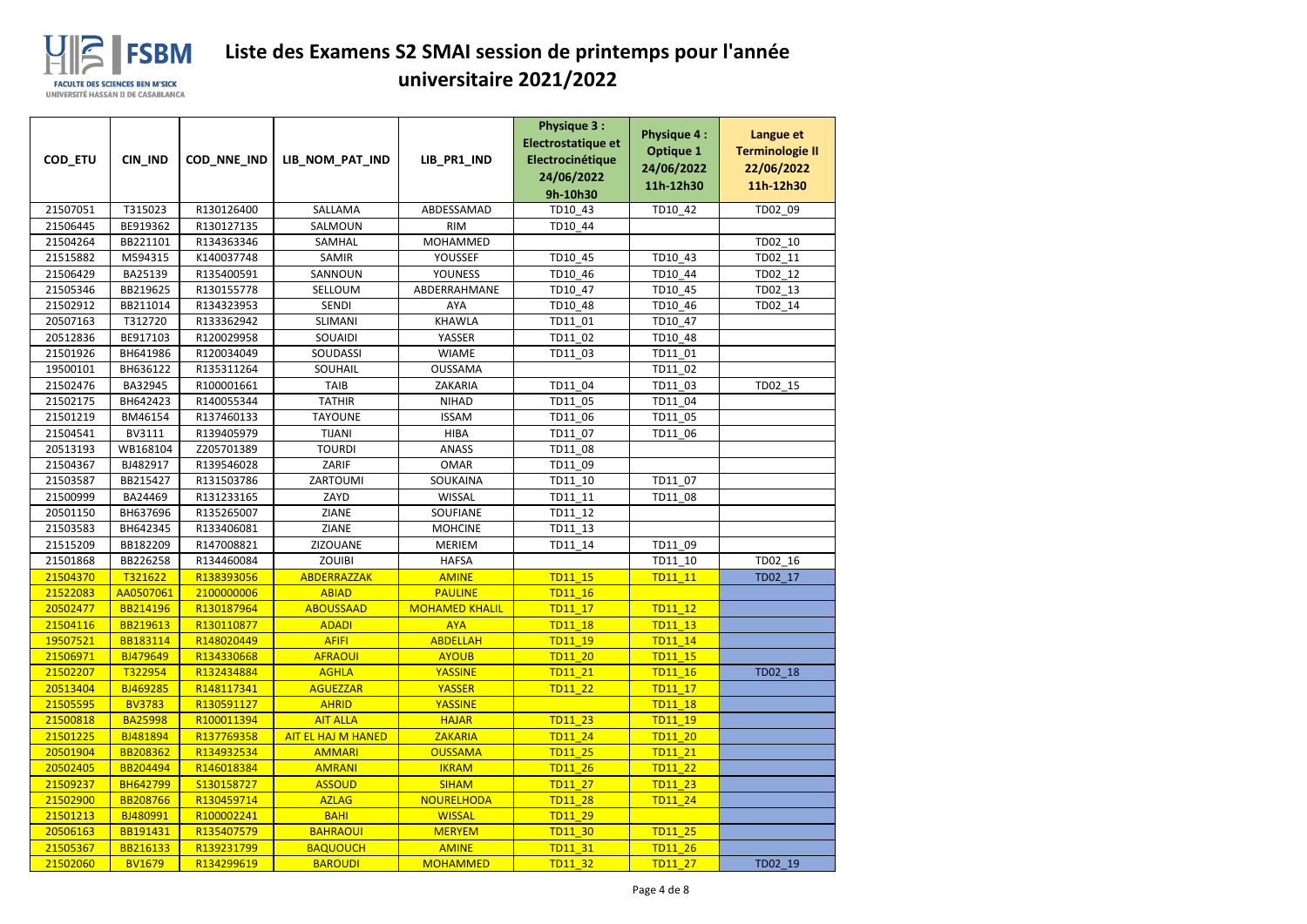

| COD_ETU              | CIN_IND                    | COD_NNE_IND              | LIB_NOM_PAT_IND                        | LIB_PR1_IND                 | <b>Physique 3:</b><br>Electrostatique et<br>Electrocinétique<br>24/06/2022<br>9h-10h30 | <b>Physique 4:</b><br><b>Optique 1</b><br>24/06/2022<br>11h-12h30 | Langue et<br><b>Terminologie II</b><br>22/06/2022<br>11h-12h30 |
|----------------------|----------------------------|--------------------------|----------------------------------------|-----------------------------|----------------------------------------------------------------------------------------|-------------------------------------------------------------------|----------------------------------------------------------------|
| 21504547             | <b>BM45710</b>             | R136314693               | <b>BARRADI</b>                         | <b>FATIMA EZZAHRA</b>       | <b>TD11 33</b>                                                                         | <b>TD11 28</b>                                                    | TD02_20                                                        |
| 21501012             | BB211592                   | R134786284               | <b>BEN MANASOUR</b>                    | <b>SABRINA</b>              | TD11 34                                                                                | TD11 29                                                           |                                                                |
| 21505843             | BB217611                   | R139277622               | <b>BEN M'HAMED</b>                     | <b>OUMAIMA</b>              | <b>TD11_35</b>                                                                         | TD11_30                                                           |                                                                |
| 21503102             | BB223910                   | R100036021               | <b>BENABLA</b>                         | <b>HAFSA</b>                |                                                                                        | TD11 31                                                           |                                                                |
| 21502196             | T320201                    | R133334450               | <b>BENKHADIR</b>                       | <b>WIJDANE</b>              | <b>TD11 36</b>                                                                         | TD11_32                                                           |                                                                |
| 21503578             | BJ482267                   | R132893069               | <b>BENLAKHAL</b>                       | <b>AYOUB</b>                | TD11_37                                                                                | <b>TD11_33</b>                                                    |                                                                |
| 21512950             | SL18184                    | B130009499               | <b>BENSSIMOU</b>                       | <b>SALMA</b>                |                                                                                        | TD11 34                                                           |                                                                |
| 21500618             | T321692                    | R110047439               | <b>BEN-ZAKOUR</b>                      | <b>TAHA</b>                 |                                                                                        | <b>TD11 35</b>                                                    |                                                                |
| 21504525             | BB208239                   | R100036024               | <b>BOUAGOU</b>                         | <b>ABDESSAMAD</b>           |                                                                                        | <b>TD11 36</b>                                                    |                                                                |
| 20501867             | BB202954                   | R136446146               | <b>BOUHJAB</b>                         | <b>SAAD</b>                 |                                                                                        | <b>TD11 37</b>                                                    |                                                                |
| 21504510             | BB211123                   | R133378169               | <b>BOULMAL</b>                         | <b>YOUSSEF</b>              | <b>TD11 38</b>                                                                         | <b>TD11 38</b>                                                    | TD02_21                                                        |
| 21502055             | BJ485018                   | R100074171               | <b>BOUTAYEB</b>                        | <b>HAJAR</b>                | <b>TD11 39</b>                                                                         | TD11_39                                                           |                                                                |
| 20501894             | PA263352                   | R139795087               | <b>BOUTTAR</b>                         | <b>BRAHIM</b>               | <b>TD11 40</b>                                                                         | TD11_40                                                           | TD02 22                                                        |
| 20502985             | <b>BH638402</b>            | R100100900               | <b>BRAHIMI</b>                         | <b>WALID</b>                | TD11 41                                                                                |                                                                   |                                                                |
| 20504709             | <b>BH640846</b>            | R130096219               | <b>CHAHMAI</b>                         | <b>CHAIMAA</b>              | TD11 42                                                                                | TD11_41                                                           | TD02 23                                                        |
| 21500532             | <b>BH642485</b>            | R130185657               | <b>CHAIABI</b>                         | <b>SALMA</b>                | <b>TD11 43</b>                                                                         |                                                                   |                                                                |
| 21502714             | T315717                    | R136825498               | <b>CHARHABY</b>                        | <b>SAFAA</b>                | TD11_44                                                                                | TD11_42                                                           |                                                                |
| 17505493             | <b>BB179796</b>            | R131779679               | <b>DAHHANE</b>                         | <b>ISMAIL</b>               | <b>TD11 45</b>                                                                         | TD11_43                                                           |                                                                |
| 20513206             | ZT309280                   | S131217698               | <b>DIB</b>                             | <b>NOUHAILA</b>             | TD11_46                                                                                | TD11_44                                                           |                                                                |
| 21518383             | 20AE96275                  | 2100000001               | <b>DIOMANDE</b>                        | <b>AXEL LATIF</b>           | <b>TD11 47</b>                                                                         | <b>TD11 45</b>                                                    |                                                                |
| 21520951             | 20AE27674                  | 2100000002               | <b>DOUCOURE</b>                        | <b>ABOUBAKAR</b>            | <b>TD11 48</b>                                                                         | TD11_46                                                           |                                                                |
| 21500893             | <b>BA29964</b>             | R100046129               | <b>DOUHABI</b>                         | <b>WALID</b>                | TD12 01                                                                                | TD11_47                                                           | TD02_24                                                        |
| 21506969             | BJ480328                   | R130035011               | <b>DOUHAYMI</b>                        | <b>OUMAIMA</b>              | TD12 02                                                                                | <b>TD11_48</b>                                                    |                                                                |
| 21509877<br>20502443 | T324956<br><b>BH640609</b> | R130169433<br>R120033678 | <b>DRISSI</b><br><b>DRISSI HASSANI</b> | <b>ZINEB</b><br><b>DOHA</b> | TD12 03                                                                                |                                                                   |                                                                |
| 18501344             | <b>BA2783</b>              | R134583149               | <b>ECHAOUBI</b>                        | ABDERRAZZAK                 | TD12_04<br>TD12_05                                                                     | TD12_01                                                           |                                                                |
| 20504262             | <b>BH640238</b>            | R149046841               | <b>ED-DAIF</b>                         | <b>AMINA</b>                | <b>TD12 06</b>                                                                         | TD12 02                                                           |                                                                |
| 21505373             | T318648                    | R139396227               | <b>EL AOULA</b>                        | <b>YOUSSEF</b>              | TD12 07                                                                                | TD12 03                                                           |                                                                |
| 21503906             | BB220313                   | R130060030               | <b>EL ABOUI</b>                        | <b>ZINEB</b>                | <b>TD12_08</b>                                                                         | TD12_04                                                           | TD02_25                                                        |
| 20504115             | BB211150                   | R138445876               | <b>EL ACHAARI</b>                      | <b>HAJAR</b>                | TD12 09                                                                                |                                                                   |                                                                |
| 21503788             | T321900                    | R130127387               | <b>EL ATRAOUI</b>                      | <b>HAYTAME</b>              | <b>TD12 10</b>                                                                         |                                                                   | TD02_26                                                        |
| 20501906             | <b>BM40339</b>             | R137342177               | <b>EL BARHOUMI</b>                     | <b>MOHAMED</b>              |                                                                                        | <b>TD12 05</b>                                                    |                                                                |
| 21503573             | BB213533                   | R139322174               | <b>EL BARNAOUI</b>                     | <b>MAROUA</b>               | TD12 11                                                                                | TD12_06                                                           |                                                                |
| 21500824             | BJ480989                   | R133934411               | <b>EL BATTAH</b>                       | <b>AHMED</b>                | TD12 12                                                                                | TD12 07                                                           |                                                                |
| 20502203             | <b>BW33135</b>             | R130191083               | <b>EL BOUSSANNI</b>                    | <b>ASSIA</b>                |                                                                                        | TD12_08                                                           |                                                                |
| 20501900             | BB214053                   | R135605579               | <b>EL FARINI</b>                       | <b>SALMA</b>                | TD12_13                                                                                | TD12_09                                                           |                                                                |
| 19504995             | <b>BM42373</b>             | R133345602               | <b>EL HAIDAOUI</b>                     | <b>KHAOULA</b>              | TD12 14                                                                                | TD12_10                                                           |                                                                |
| 21500832             | BJ481211                   | R139273163               | <b>EL HAQYQY</b>                       | <b>AYA</b>                  | TD12_15                                                                                | TD12_11                                                           |                                                                |
| 20504263             | BB213921                   | R133281431               | <b>EL HOUMA</b>                        | <b>NOUHAILA</b>             | <b>TD12 16</b>                                                                         |                                                                   |                                                                |
| 21502249             | <b>BH643565</b>            | R130330528               | <b>EL KAREM</b>                        | <b>SOUHAIL</b>              | TD12 17                                                                                | TD12 12                                                           | TD02 27                                                        |
| 21510433             | HA242310                   | K130197564               | <b>EL MANHI</b>                        | <b>GHITA</b>                | TD12_18                                                                                |                                                                   |                                                                |
| 21502204             | BB228162                   | R133664704               | <b>EL MEZRAOUI</b>                     | <b>RANIA</b>                | TD12 19                                                                                |                                                                   |                                                                |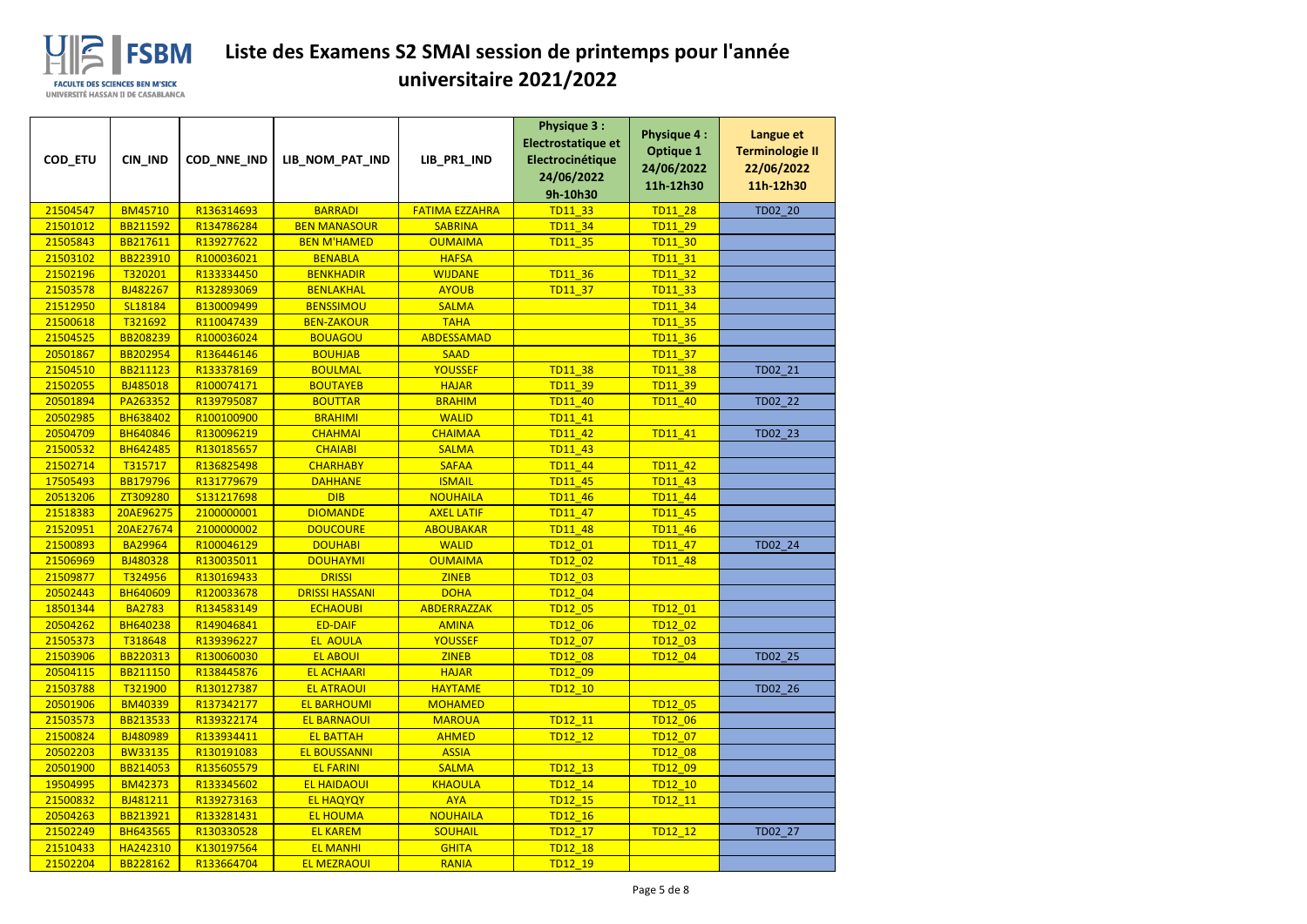

| COD_ETU              | CIN_IND                            | COD_NNE_IND              | LIB_NOM_PAT_IND                   | LIB_PR1_IND                          | <b>Physique 3:</b><br>Electrostatique et<br>Electrocinétique<br>24/06/2022<br>9h-10h30 | <b>Physique 4:</b><br><b>Optique 1</b><br>24/06/2022<br>11h-12h30 | Langue et<br><b>Terminologie II</b><br>22/06/2022<br>11h-12h30 |
|----------------------|------------------------------------|--------------------------|-----------------------------------|--------------------------------------|----------------------------------------------------------------------------------------|-------------------------------------------------------------------|----------------------------------------------------------------|
| 21503396             | BJ482886                           | R137538997               | <b>EL MOUDEN</b>                  | <b>AYOUB</b>                         | <b>TD12 20</b>                                                                         |                                                                   |                                                                |
| 20501901             | BB215447                           | R131287876               | <b>ELBOUDALI</b>                  | <b>ABDELBASSET</b>                   | TD12 21                                                                                | TD12 13                                                           |                                                                |
| 20505426             | BJ474293                           | E137035983               | <b>ELBOUKHARI</b>                 | <b>RACHIDA</b>                       | TD12_22                                                                                |                                                                   |                                                                |
| 21504538             | BB217232                           | R130397711               | <b>ELIDRISSI</b>                  | <b>HASSAN</b>                        |                                                                                        | TD12 14                                                           |                                                                |
| 21504374             | <b>BB224953</b>                    | R130108444               | <b>ELKAISSOUNI</b>                | <b>EL MEHDI</b>                      |                                                                                        | TD12_15                                                           |                                                                |
| 20502907             | <b>BH639139</b>                    | R130004293               | <b>ELKHIDER</b>                   | <b>SALMA</b>                         | TD12_23                                                                                |                                                                   |                                                                |
| 19504958             | <b>BM40566</b>                     | R134419970               | <b>ELMAATAOUI</b>                 | <b>HASNA</b>                         | TD12 24                                                                                | TD12 16                                                           |                                                                |
| 21509398             | <b>BA25110</b>                     | R100001685               | <b>ELMASKYNE</b>                  | <b>MOHAMED AMINE</b>                 | <b>TD12 25</b>                                                                         |                                                                   |                                                                |
| 20505039             | BB203179                           | R139773643               | <b>ELMOQUIALLE</b>                | <b>SOUKAINA</b>                      | TD12_26                                                                                | TD12_17                                                           |                                                                |
| 21502856             | <b>BW33815</b>                     | R130137544               | <b>ELMORJANI</b>                  | <b>SAADIA</b>                        | <b>TD12 27</b>                                                                         | TD12 18                                                           |                                                                |
| 19513580             | EC67199                            | G144021294               | <b>ELOUAROUAR</b>                 | <b>WIDAD</b>                         | <b>TD12 28</b>                                                                         | TD12 19                                                           |                                                                |
| 21504503             | <b>BW35487</b>                     | R133354004               | <b>ER-RAGRAGY</b>                 | <b>BOUTAINA</b>                      | <b>TD12 29</b>                                                                         | TD12_20                                                           |                                                                |
| 20504199             | <b>BA22997</b>                     | R110157552               | <b>ER-RAYAD</b>                   | <b>OUMAIMA</b>                       |                                                                                        | TD12 21                                                           |                                                                |
| 20501915             | <b>BH638870</b>                    | R135588617               | <b>ESSOSSI EL-ALAOUI</b>          | <b>YOUNES</b>                        | TD12_30                                                                                |                                                                   |                                                                |
| 20504846             | BB210400                           | R132637643               | <b>ETTAHIRI</b>                   | <b>ZAKARIAE</b>                      | TD12 31                                                                                | TD12_22                                                           |                                                                |
| 21510410             | BB222818                           | R134310981               | <b>ETTAOUSSI</b>                  | <b>SOUKAINA</b>                      | TD12 32                                                                                |                                                                   |                                                                |
| 19504291             | <b>BB202332</b>                    | R136851855               | <b>FANNANE</b>                    | <b>KHADIJA</b>                       | TD12_33                                                                                | TD12_23                                                           |                                                                |
| 21502734             | T330288                            | R110049839               | <b>FAROUQ</b>                     | <b>NIZAR</b>                         | TD12 34                                                                                | TD12 24                                                           |                                                                |
| 21502722             | T326935                            | R130128173               | <b>GANDAFFA</b>                   | <b>ASMAA</b>                         | TD12_35                                                                                | TD12_25                                                           | TD02_28                                                        |
| 21500754             | <b>BH638811</b>                    | R100031626               | <b>HACHKI</b>                     | <b>YASMINE</b>                       | <b>TD12 36</b>                                                                         | <b>TD12 26</b>                                                    | TD02 29                                                        |
| 21502446             | BB228252                           | R130110972               | <b>HAKAM</b>                      | <b>SALAHEDDINE</b>                   | <b>TD12 37</b>                                                                         | TD12 27                                                           | TD02_30                                                        |
| 21506559             | BB221829                           | R133245901               | <b>HMIAD</b>                      | <b>AYOUB</b>                         | TD12_38                                                                                | TD12_28                                                           | TD02_31                                                        |
| 20503658             | <b>BH639823</b>                    | R137330651               | <b>HNAIN</b>                      | <b>SANAA</b>                         | TD12 39                                                                                | TD12 29                                                           | TD02_32                                                        |
| 21514288             | <b>BB222576</b>                    | R100036053               | <b>HOURMAT - ALLAH</b>            | <b>AYA</b>                           | TD12 40                                                                                | TD12_30                                                           | TD02_33                                                        |
| 20506837             | Bb209808                           | R120084036               | <b>IBARKI</b>                     | <b>YOUSRA</b>                        | TD12_41                                                                                | TD12_31                                                           |                                                                |
| 21500505             | BJ482506                           | R120077847               | <b>IGUERBAHI</b>                  | <b>HIND</b>                          | TD12_42                                                                                | TD12 32                                                           | TD02_34                                                        |
| 21500524             | BJ482505                           | R100002311               | <b>IGUERBAHI</b>                  | <b>HAFSA</b>                         | TD12 43                                                                                | <b>TD12 33</b>                                                    |                                                                |
| 21501146             | BB209253                           | R135787884               | <b>JAFFAL</b>                     | <b>MOHAMMED</b>                      | TD12 44                                                                                | TD12 34                                                           | TD02_35                                                        |
| 20507722             | <b>BK677257</b>                    | R130031833               | <b>KAAOUANE</b>                   | <b>IMADEDDINE</b>                    | TD12_45                                                                                | TD12_35                                                           | TD02_36                                                        |
| 20504311             | BB209758                           | R135605564               | <b>KANDOUL</b>                    | <b>NADIA</b>                         | TD12_46                                                                                |                                                                   |                                                                |
| 21511909             | <b>BH618940</b>                    | R130094172<br>R130836175 | <b>KHADIR</b><br><b>KHALDOUNI</b> | <b>SAAD</b>                          | TD12_47                                                                                | TD12_36                                                           |                                                                |
| 21512994<br>20504945 | <b>BH619554</b><br><b>BH636910</b> | R100097056               | <b>KHALOUQ</b>                    | <b>SALAH-EDDINE</b><br><b>KAWTAR</b> | <b>TD12 48</b><br>TD13 01                                                              | TD12 37<br>TD12_38                                                |                                                                |
| 21503282             | <b>BW36991</b>                     | R142121673               | <b>KOTBI</b>                      | <b>ZAID</b>                          | TD13 02                                                                                |                                                                   |                                                                |
| 20503438             | BJ480124                           | R130094722               | <b>KOURICHEL</b>                  | <b>SALMA</b>                         | TD13 03                                                                                | TD12_39<br>TD12 40                                                | TD02_37                                                        |
| 21502852             | WB214088                           | F141079659               | <b>LAATOUR</b>                    | <b>WASSIM</b>                        | TD13_04                                                                                | TD12_41                                                           | TD02_38                                                        |
| 21515033             | SH210619                           | B136079950               | LAAYALI                           | <b>SAAD</b>                          | TD13 05                                                                                | TD12_42                                                           | TD02_39                                                        |
| 21509882             | TA158687                           | F132047012               | <b>LACHEHEB</b>                   | <b>KAWTAR</b>                        | TD13_06                                                                                | TD12_43                                                           |                                                                |
| 21506979             | BB228169                           | R138245903               | <b>LAHOID</b>                     | <b>AYMEN</b>                         | TD13 07                                                                                | TD12_44                                                           | TD02 40                                                        |
| 20500714             | BB208974                           | R140049264               | <b>LAKHZAIBI</b>                  | <b>OUSSAMA</b>                       |                                                                                        | TD12 45                                                           | TD02 41                                                        |
| 21500622             | BJ481916                           | R139546033               | <b>LAMINI</b>                     | <b>MOHAMED</b>                       | TD13_08                                                                                |                                                                   |                                                                |
| 20507081             | QB41652                            | F130282501               | <b>LEMHAMDI</b>                   | <b>MANAL</b>                         |                                                                                        | <b>TD12 46</b>                                                    |                                                                |
|                      |                                    |                          |                                   |                                      |                                                                                        |                                                                   |                                                                |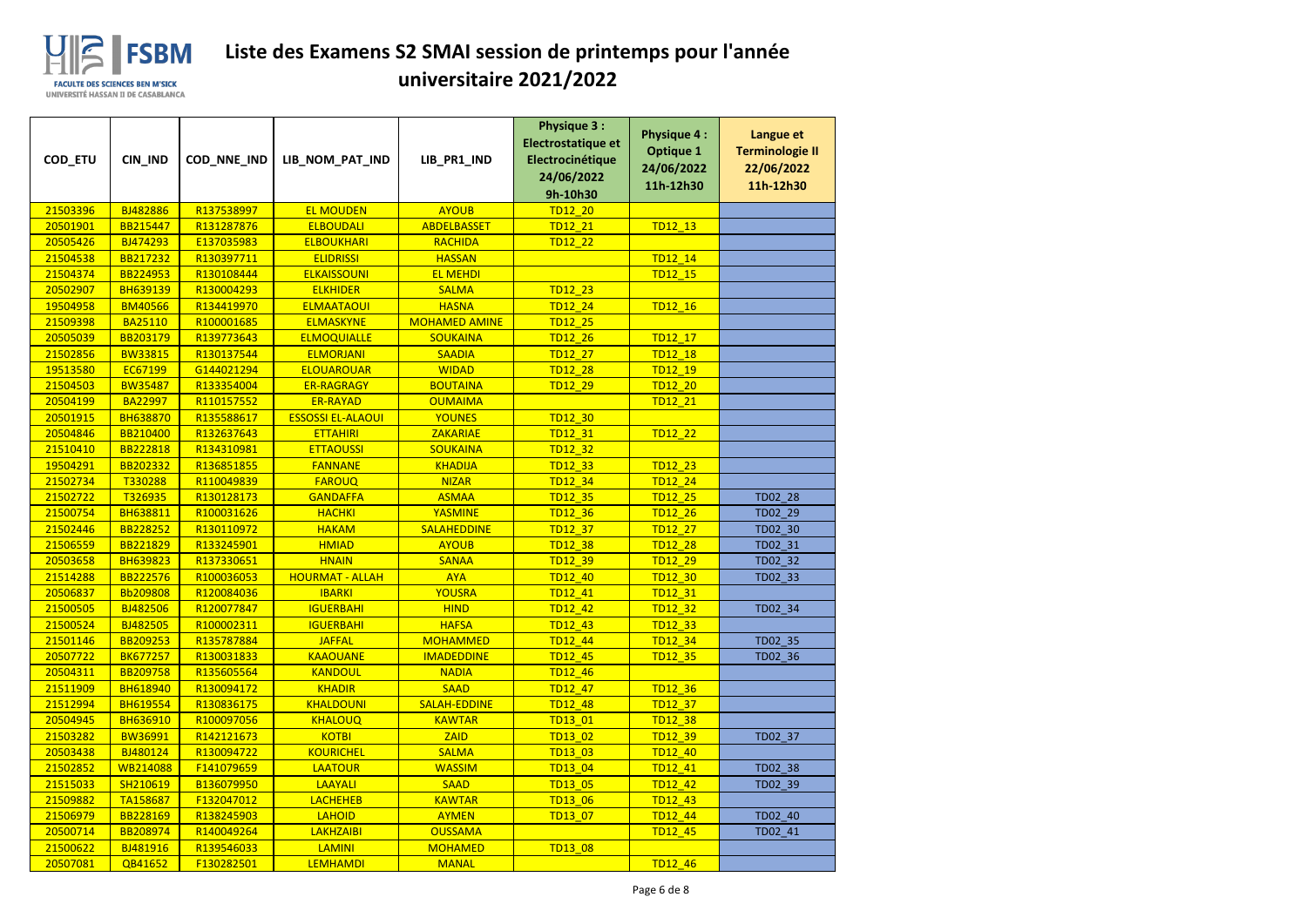

| COD_ETU              | CIN_IND              | COD_NNE_IND              | LIB_NOM_PAT_IND                 | LIB_PR1_IND                    | <b>Physique 3:</b><br>Electrostatique et<br>Electrocinétique<br>24/06/2022<br>9h-10h30 | <b>Physique 4:</b><br><b>Optique 1</b><br>24/06/2022<br>11h-12h30 | Langue et<br><b>Terminologie II</b><br>22/06/2022<br>11h-12h30 |
|----------------------|----------------------|--------------------------|---------------------------------|--------------------------------|----------------------------------------------------------------------------------------|-------------------------------------------------------------------|----------------------------------------------------------------|
| 20508614             | <b>BH640873</b>      | R137328179               | <b>MADOUNE</b>                  | <b>NAJOUA</b>                  | TD13 09                                                                                | <b>TD12 47</b>                                                    | TD02_42                                                        |
| 20503200             | <b>BA20847</b>       | R132694363               | <b>MAHFOUD</b>                  | <b>MERIEM</b>                  | TD13 10                                                                                | TD12_48                                                           |                                                                |
| 21504171             | BB215892             | R130105052               | <b>MAHFOUDI</b>                 | <b>ASSIA</b>                   | TD13_11                                                                                |                                                                   | TD02_43                                                        |
| 21501698             | T326167              | R134893901               | <b>MAKROUM</b>                  | <b>FATIMA ZAHRA</b>            | TD13 12                                                                                |                                                                   |                                                                |
| 21502251             | <b>BH643495</b>      | R137470081               | <b>MARBOUH</b>                  | <b>ADAM</b>                    | TD13 13                                                                                | TD13 01                                                           |                                                                |
| 21510262             | U209679              | M135238340               | <b>MATINI</b>                   | <b>SAFAE</b>                   | TD13_14                                                                                |                                                                   | TD02_44                                                        |
| 20506572             | <b>BH638538</b>      | R110134839               | <b>MEKSI</b>                    | <b>MOHAMED</b>                 | TD13 15                                                                                |                                                                   | TD02_45                                                        |
| 21505477             | BB210935             | R130863672               | <b>MERGAOUI</b>                 | <b>LARBI</b>                   | TD13_16                                                                                |                                                                   |                                                                |
| 21506324             | BB217992             | R135461722               | <b>MISBAH</b>                   | <b>ABDELHAKIM</b>              | TD13_17                                                                                | TD13_02                                                           |                                                                |
| 21502245             | <b>BH637378</b>      | R135589988               | <b>MOATADID</b>                 | <b>MOHAMED AMINE</b>           | <b>TD13 18</b>                                                                         |                                                                   |                                                                |
| 21510150             | T323325              | R139330865               | <b>MOSSATI</b>                  | <b>AYOUB</b>                   | TD13 19                                                                                |                                                                   |                                                                |
| 21503402             | <b>BB225768</b>      | R146049137               | <b>MOUHLY</b>                   | <b>NOUHAILA</b>                | <b>TD13 20</b>                                                                         |                                                                   |                                                                |
| 20501898             | <b>BA21640</b>       | R137540104               | <b>MOUKI</b>                    | <b>BASMA</b>                   |                                                                                        | TD13_03                                                           |                                                                |
| 21502046             | BB217917             | R130879217               | <b>MOURABIH</b>                 | <b>MAROUANE</b>                | TD13 21                                                                                | TD13_04                                                           |                                                                |
| 20503082             | BB210897             | R130364568               | <b>MOURAD</b>                   | <b>SALMA</b>                   | TD13_22                                                                                |                                                                   |                                                                |
| 20512894             | <b>BK715102</b>      | R138357544               | <b>MRABETI</b>                  | <b>YASSINE</b>                 | <b>TD13 23</b>                                                                         | TD13_05                                                           |                                                                |
| 20505553             | <b>BA19325</b>       | R137209329               | <b>NADIF</b>                    | <b>HAMZA</b>                   | TD13_24                                                                                |                                                                   |                                                                |
| 21501859             | <b>BA31366</b>       | R100026340               | <b>NAHHAS</b>                   | <b>KHANSAA</b>                 | TD13_25                                                                                | TD13_06                                                           |                                                                |
| 21509469             | BJ472492             | R145101150               | <b>NAJI</b>                     | <b>OUSSAMA</b>                 | <b>TD13 26</b>                                                                         |                                                                   |                                                                |
| 19505255             | <b>BH633540</b>      | R142116786               | <b>NASI</b>                     | <b>KAOUTAR</b>                 | <b>TD13 27</b>                                                                         | TD13 07                                                           |                                                                |
| 21509633             | BB224633             | R138614648               | <b>NBIGAT</b>                   | <b>SALMA</b>                   | <b>TD13_28</b>                                                                         | <b>TD13_08</b>                                                    | TD02_46                                                        |
| 21506081             | T326297              | R137509783               | <b>OUAAOUCH</b>                 | <b>HIND</b>                    |                                                                                        | TD13_09                                                           |                                                                |
| 21502190             | T326760              | R138488845               | <b>OUKIR</b>                    | <b>MOHAMMED</b>                | <b>TD13 29</b>                                                                         | TD13 10                                                           |                                                                |
| 21500748             | BB224918             | R136469248               | <b>OUMIMOUN</b>                 | <b>MOHAMED TAHA</b>            | TD13 30                                                                                | TD13 11                                                           | TD02 47                                                        |
| 20502788             | BB213271             | R135215797               | RABHI                           | <b>IMANE</b>                   | TD13_31                                                                                |                                                                   |                                                                |
| 21506728             | BJ479510             | R138611224               | <b>RACHID</b>                   | <b>AYA</b>                     | TD13_32                                                                                |                                                                   |                                                                |
| 20506953             | <b>BM43666</b>       | R139363861               | <b>RADDOU</b>                   | <b>SALMA</b>                   | <b>TD13 33</b>                                                                         | TD13 12                                                           |                                                                |
| 21504520             | BB218421             | R146093299               | <b>RAHALI</b>                   | <b>ANAS</b>                    | <b>TD13 34</b>                                                                         |                                                                   | TD02_48                                                        |
| 21502398             | <b>BH642597</b>      | R110150383               | <b>RAHILI</b>                   | <b>SALMA</b>                   | <b>TD13 35</b>                                                                         | TD13_13                                                           |                                                                |
| 21504127             | BL167140             | R139826491               | RAJI                            | <b>HAITAM</b>                  | TD13_36                                                                                | TD13_14                                                           | TD03 01                                                        |
| 21506265             | T328755              | R139392917               | <b>RAKHILA</b><br><b>RAKHIS</b> | <b>MOHAMMED</b>                | <b>TD13 37</b>                                                                         |                                                                   | TD03 02                                                        |
| 20502445<br>21505355 | BB210138<br>BB215813 | R130150585<br>R138209610 | <b>RIADI</b>                    | <b>OUMAIMA</b><br><b>SALMA</b> | <b>TD13 38</b><br>TD13_39                                                              | TD13 15                                                           | TD03 03                                                        |
| 21502211             | T320765              | R139479944               | <b>RIAFI</b>                    | <b>OMAR</b>                    |                                                                                        | TD13_16                                                           |                                                                |
| 21500695             | Bj483978             | R138927957               | <b>ROMADI</b>                   | <b>DOAA</b>                    | <b>TD13 40</b>                                                                         | TD13_17                                                           |                                                                |
| 21512316             | BB218601             | R138509409               | <b>SABRI</b>                    | <b>AYA</b>                     | TD13_41                                                                                |                                                                   |                                                                |
| 19506744             | BB202984             | R139348679               | <b>SAFSAFI</b>                  | <b>ABDELJALIL</b>              | <b>TD13 42</b>                                                                         | <b>TD13 18</b>                                                    |                                                                |
| 21506316             | T324118              | R131343362               | <b>SAHL</b>                     | <b>OTMANE</b>                  | <b>TD13 43</b>                                                                         | TD13 19                                                           |                                                                |
| 20504775             | BB211215             | R132210172               | <b>SALEM</b>                    | <b>RABIE</b>                   | TD13_44                                                                                |                                                                   |                                                                |
| 19505819             | T309717              | R132574094               | <b>SALIH</b>                    | <b>EL MEHDI</b>                | TD13_45                                                                                | <b>TD13 20</b>                                                    |                                                                |
| 20503315             | <b>BH636891</b>      | R110106795               | <b>SAMIA</b>                    | <b>NOUHAILA</b>                | TD13_46                                                                                | TD13_21                                                           |                                                                |
| 21502865             | <b>BA26977</b>       | R146121945               | <b>SARRAF</b>                   | YOUSSEF                        |                                                                                        | TD13_22                                                           |                                                                |
|                      |                      |                          |                                 |                                |                                                                                        |                                                                   |                                                                |